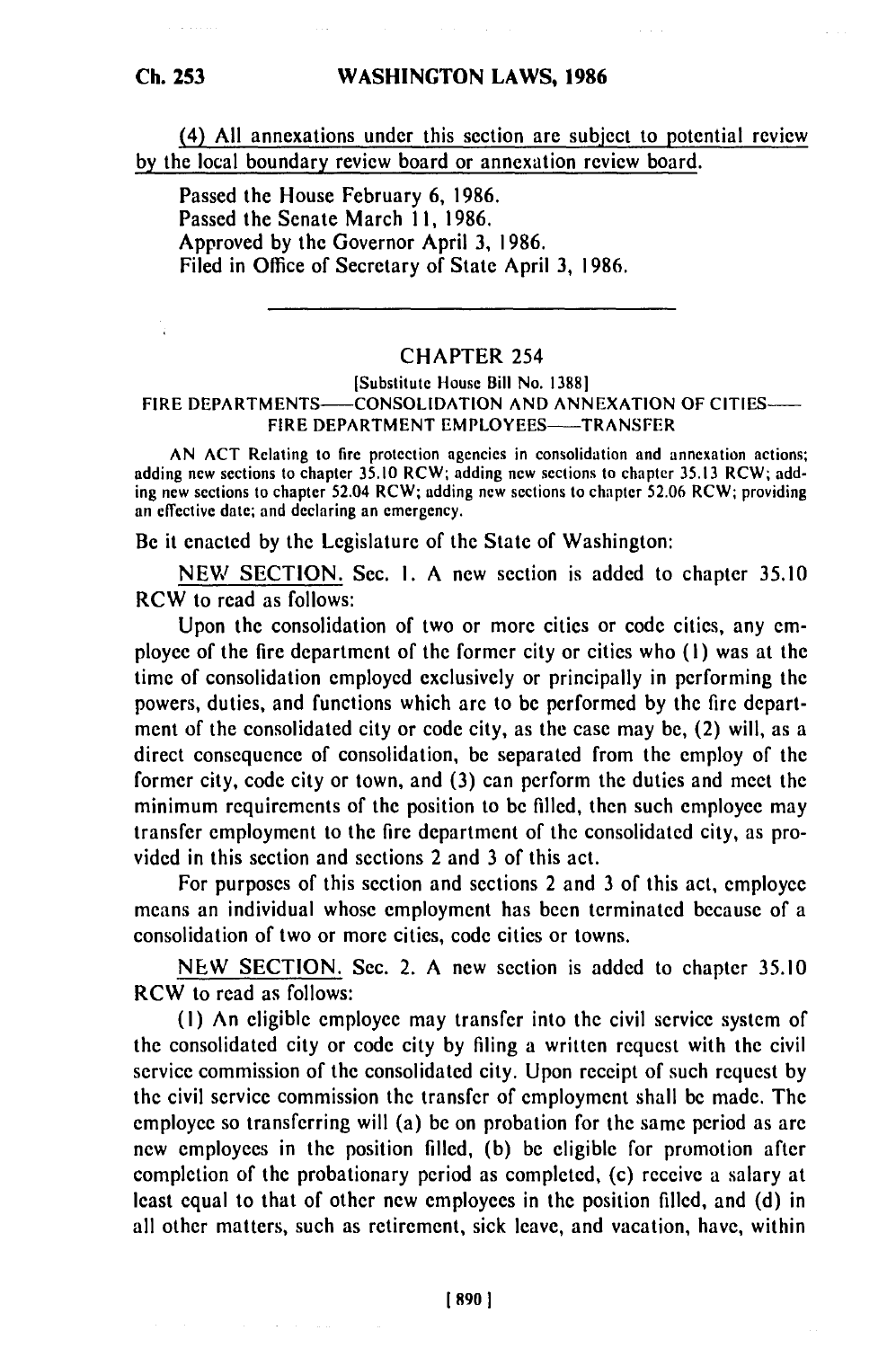the city or code city civil service system, all the rights, benefits, and privileges to which he or she would have been entitled as a member of the consolidated city fire department from the beginning of his or her employment with the former city or code city fire department: PROVIDED, That for purposes of layoffs by the consolidated city or code city, only the time of service accrued with the consolidated city or code city shall apply unless an agreement is reached between the collective bargaining representatives of the employees of the consolidating fire agencies and consolidated agencies and the consolidating and consolidated fire agencies. A record of the employee's service with the former city or code city fire department shall be transmitted to the applicable civil service commission and shall be credited to such employee as a part of the period of employment in the consolidated city fire department. All accrued benefits are transferable provided that the recipient agency provides comparable benefits. All benefits shall then accrue based on the combined seniority of each employee in the recipient agency.

(2) As many of the transferring employees shall be placed upon the payroll of the consolidated city or code city fire department as the department determines are needed to provide services. These needed employees shall be taken in order of greatest seniority from any of the seniority lists of the consolidating city or code city and the remaining employees who transfer as provided in this section and sections I and 3 of this act shall head the list for employment in the civil service system in order of their seniority, to the end that they shall be the first to be reemployed in the fire department when appropriate positions become available: PROVIDED, That employees who are not immediately hired by the city, code city or town shall be placed on a reemployment list for a period not to exceed thirty-six months unless a longer period is authorized by an agreement reached between the collective bargaining representatives of the employees of the consolidating fire agencies and consolidated fire agency and the consolidating and consolidated fire agencies.

(3) The consolidated city or code city shall retain the right to select the fire chief and assistant fire chiefs regardless of seniority.

NEW SECTION. Sec. 3. A new section is added to chapter 35.10 RCW to read as follows:

If, as a result of consolidation of two or more cities, or code cities, any employee is laid off who is eligible to transfer to the city fire department pursuant to this section and sections I and 2 of this act, the city fire department shall notify the employee of the right to so transfer and the employee shall have ninety days to transfer employment to the consolidating city, or code city fire department.

NEW SECTION. Sec. 4. A new section is added to chapter 35.10 RCW to read as follows:

Upon the annexation of two or more cities or code cities, any employee of the fire department of the former city or cities who (1) was at the time of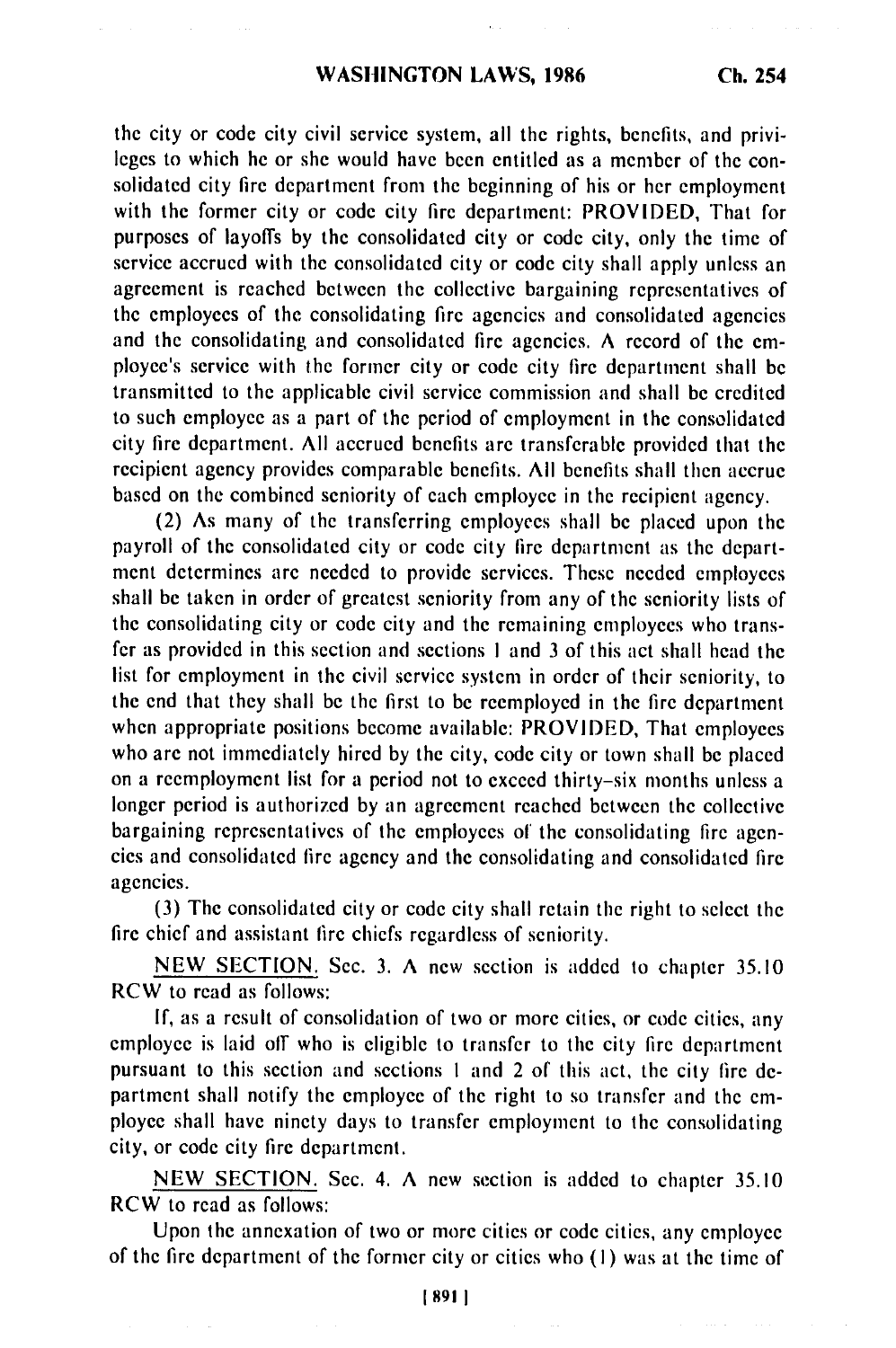## **WASHINGTON LAWS, 1986**

annexation employed exclusively or principally in performing the powers, duties, and functions which are to **be** performed **by** the fire department of the annexed city or code city, as the case may be, (2) will, as a direct consequence of annexation, be separated from the employ of the former city, code city or town, and **(3)** can perform the duties and meet the minimum requirements of the position to **be** filled, then such employee may transfer employment to the fire department of the annexing city, as provided in this section and sections **5** and 6 of this act.

For purposes of this section and sections **5** and 6 of this act, employee means an individual whose employment has been terminated because of annexation **by** a city, code city or town.

**NEW** SECTION. Sec. **5.** A new section is added to chapter **35.10** RCW to read as follows:

**(1)** An eligible employee may transfer into the civil service system of the annexing city, code city or town **by** filing a written request with the city, code city or town civil service commission. Upon receipt of such request **by** the civil service commission the transfer of employment shall be made. The employee so transferring will (a) be on probation for the same period as are new employees in the position filled, **(b)** be eligible for promotion after completion of the probationary period as completed, (c) receive a salary at least equal to that of other new employees in the position filled, and **(d)** in all other matters, such as retirement, sick leave, and vacation, have, within the city, code city or town civil service system, all the rights, benefits, and privileges to which he or she would have been entitled as a member of the annexed city, code city or town fire department from the beginning of his or her employment with the former city or code city fire department: PRO-**VIDED,** That for purposes of layoffs **by** the annexing city or code city, only the time of service accrued with the annexing city or code city shall apply unless an agreement is reached between the collective bargaining representatives of the employees of the annexing and annexed fire agencies and the annexing and annexed fire agencies. A record of the employee's service with the former city or code city fire department shall be transmitted to the applicable civil service commission which shall be credited to such employee as a part of the period of employment in the annexed city, code city or town fire department. **All** accrued benefits are transferable provided that the recipient agency provides comparable benefits. **All** benefits shall then accrue based on the combined seniority of each employee in the recipient agency.

(2) As many of the transferring employees shall **be** placed upon the payroll of the annexing city, code city or town fire department as the department determines are needed to provide services. These needed employ**ees** shall be taken in order of seniority and the remaining employees who transfer as provided in this section and sections 4 and **6** of this act shall head the list for employment in the civil service system in order of their seniority, to the end that they shall be the first to be reemployed in the city,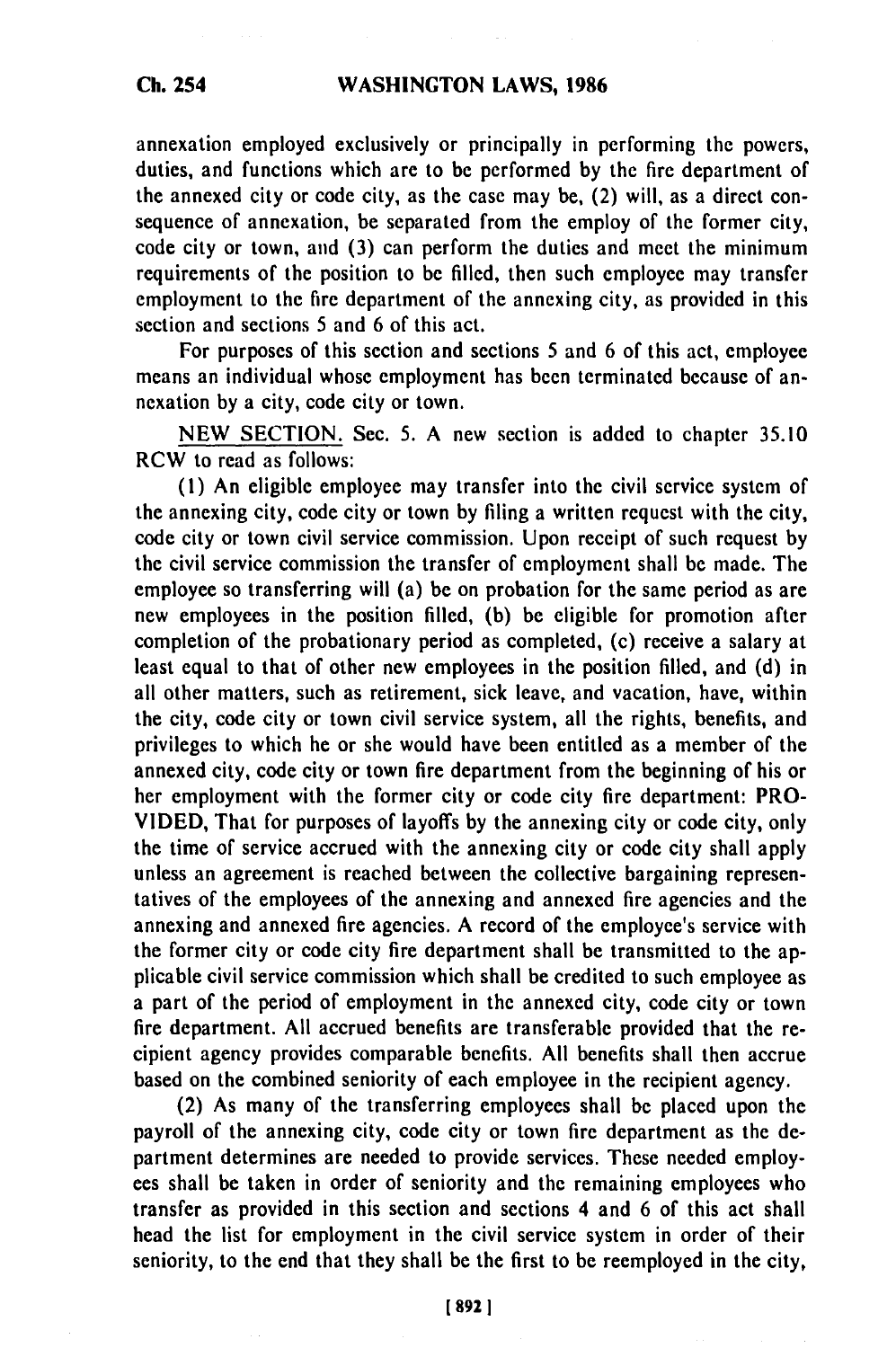code city or town fire department when appropriate positions become available: PROVIDED, That employees who are not immediately hired by the city, code city or town shall be placed on a reemployment list for a period not to exceed thirty-six months unless a longer period is authorized by an agreement reached between the collective bargaining representatives of the employees of the annexing and annexed fire agencies and the annexing and annexed fire agencies.

NEW SECTION. Sec. 6. A new section is added to chapter 35.10 RCW to read as follows:

If, as a result of annexation of two or more cities, or code cities any employee is laid off who is eligible to transfer to the city, code city or town fire department under this section and sections  $4$  and  $5$  of this act the fire department shall notify the employee of the right to transfer and the employee shall have ninety days to transfer employment to the annexing city or code city fire department.

NEW SECTION. Sec. 7. A new section is added to chapter 35.13 RCW to read as follows:

If any portion of a fire protection district is annexed to or incorporated into a city, code city or town, any employee of the fire protection district who (1) was at the time of such annexation or incorporation employed exclusively or principally in performing the powers, duties, and functions which are to be performed by the city, code city or town fire department (2) will, as a direct consequence of annexation or incorporation, be separated from the employ of the fire protection district, and (3) can perform the duties and meet the minimum requirements of the position to be filled, then such employee may transfer employment to the civil service system of the city, code city or town fire department as provided for in this section and sections 8 and 9 of this act.

For purposes of this section and sections 8 and 9 of this act, employee means an individual whose employment with a fire protection district has been terminated because the fire protection district was annexed by a city, code city or town for purposes of fire protection.

NEW SECTION. Sec. 8. A new section is added to chapter 35.13 RCW to read as follows:

(1) An eligible employee may transfer into the civil service system of the city, code city or town fire department by filing a written request with the city, code city or town civil service commission and by giving written notice thereof to the board of commissioners of the fire protection district. Upon receipt of such request by the civil service commission the transfer of employment shall be made. The employee so transferring will (a) be on probation for the same period as are new employees of the city, code city or town fire department in the position filled, (b) be eligible for promotion after completion of the probationary period as completed, (c) receive a salary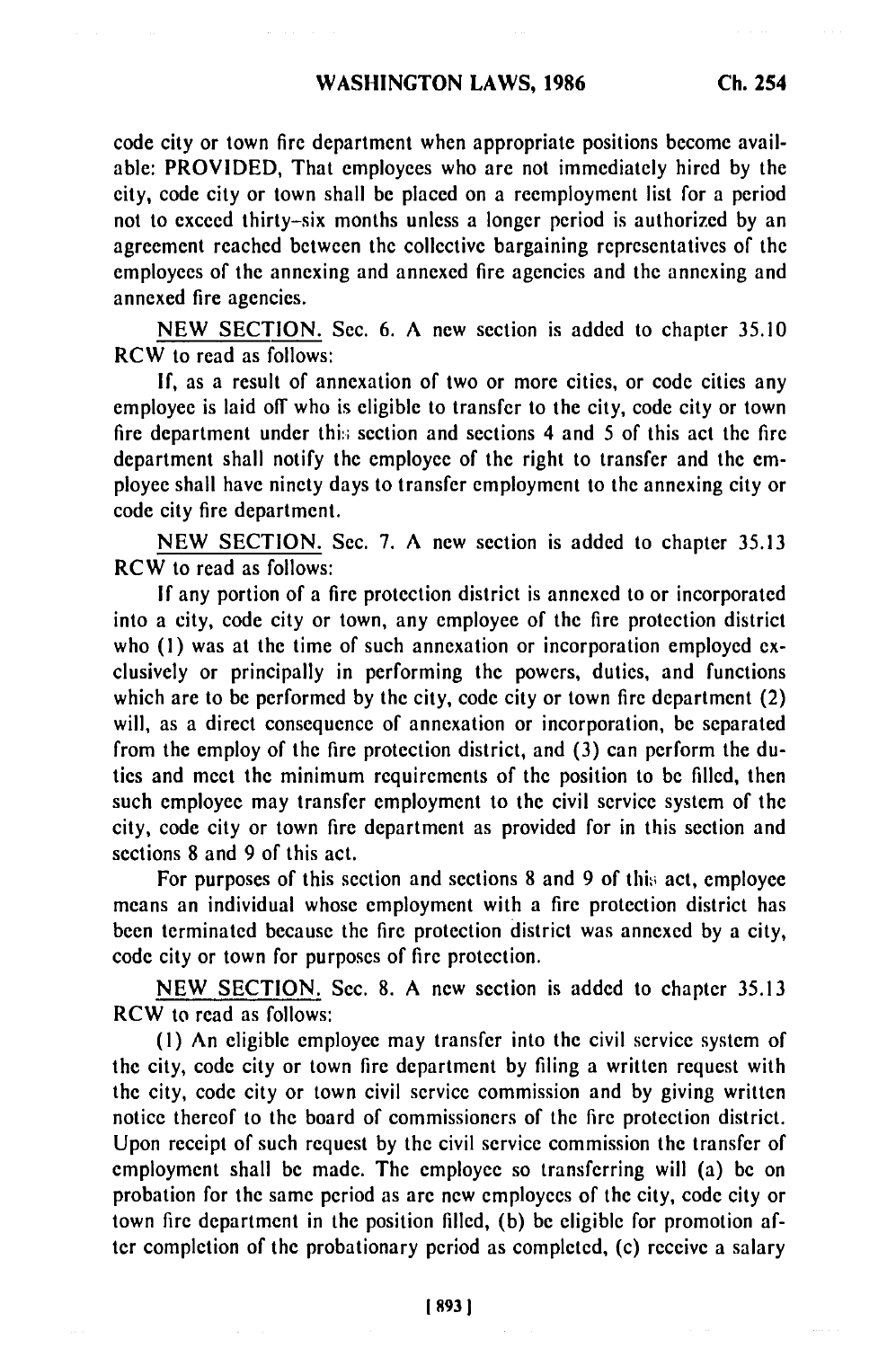at least equal to that of other new employees of the city, code city or town fire department in the position filled, and (d) in all other matters, such as retirement, sick leave, and vacation, have, within the city, code city or town civil service system, all the rights, benefits, and privileges to which he or she would have been entitled as a member of the city, code city or town fire department from the beginning of employment with the fire protection district: PROVIDED, That for purposes of layoffs by the annexing fire agency, only the time of service accrued with the annexing agency shall apply unless an agreement is reached between the collective bargaining representatives of the employees of the annexing and annexed fire agencies and the annexing and annexed fire agencies. The board of commissioners of the fire protection district shall, upon receipt of such notice, transmit to any applicable civil service commission a record of the employee's service with the fire protection district which shall be credited to such employee as a part of the period of employment in the city, code city or town fire department. All accrued benefits are transferable provided that the recipient agency provides comparable benefits. All benefits shall then accrue based on the combined seniority of each employee in the recipient agency.

(2) As many of the transferring employees shall be placed upon the payroll of the city, code city or town fire department as the department determines are needed to provide services. These needed employees shall be taken in order of seniority and the remaining employees who transfer as provided in this section and sections 7 and 9 of this act shall head the list for employment in the civil service system in order of their seniority, to the end that they shall be the first to be reemployed in the city, code city or town fire department when appropriate positions become available: PRO-VIDED, That employees who are not immediately hired by the city, code city or town shall be placed on a reemployment list for a period not to exceed thirty-six months unless a longer period is authorized by an agreement reached between the collective bargaining representatives of the employees of the annexing and annexed fire agencies and the annexing and annexed fire agencies.

NEW SECTION. Sec. 9. A new section is added to chapter 35.13 RCW to read as follows:

If any portion of a fire protection district is annexed to or incorporated into a city, code city or town, and as a result any employee is laid off who is eligible to transfer to the city, code city or town fire department under this section and sections 7 and 8 of this act the fire protection district shall notify the employee of the right to transfer and the employee shall have ninety days to transfer employment to the city, code city or town fire department.

NEW SECTION. Sec. 10. A new section is added to chapter 52.04 RCW to read as follows:

When any city, code city or town is annexed to a fire protection district under RCW 52.04.061 and 52.04.071, any employee of the fire department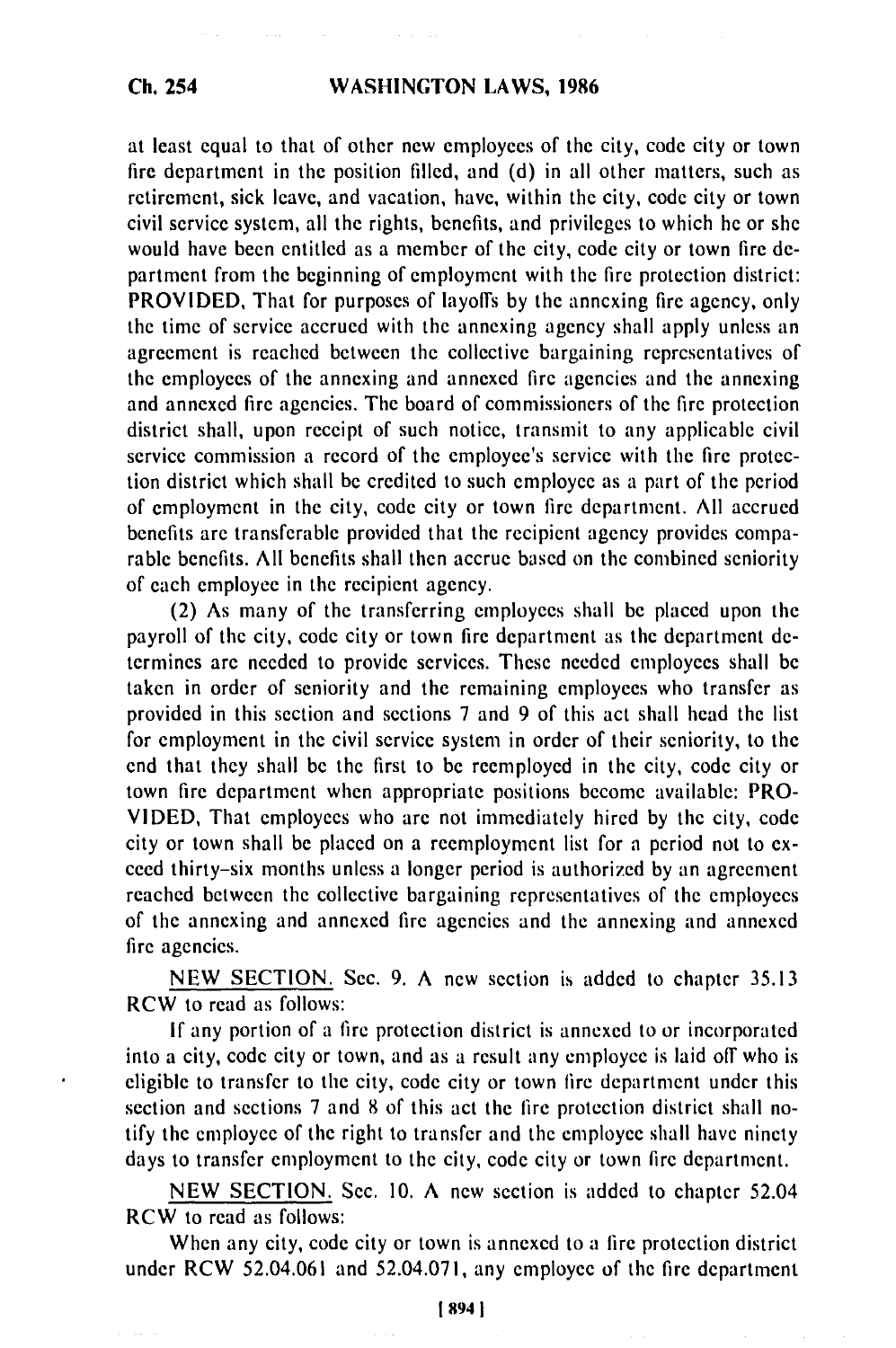of such city, code city or town who **(I)** was at the time of annexation employed exclusively or principally in performing the powers, duties, and functions which are to be performed by the fire protection district (2) will, as a direct consequence of annexation, be separated from the employ of the city, code city or town, and (3) can perform the duties and meet the minimum requirements of the position to be filled, then such employee may transfer his employment to the fire protection district as provided in this section and sections 11 and 12 of this act.

For purposes of this section and sections **II** and 12 of this act, employee means an individual whose employment with a city, code city or town has been terminated because the city, code city or town was annexed by a fire protection district for purposes of fire protection.

NEW SECTION. Sec. Ii. A new section is added to chapter 52.04 RCW to read as follows:

(I) An eligible employee may transfer into the fire protection district civil service system, if any, or if none, then may request transfer of employment under this section by filing a written request with the board of fire commissioners of the fire protection district and by giving written notice to the legislative authority of the city, code city or town. Upon receipt of such request by the board of fire commissioners the transfer of employment shall be made. The employee so transferring will (a) be on probation for the same period as are new employees of the fire protection district in the position filled, (b) be eligible for promotion after completion of the probationary period as completed, (c) receive a salary at least equal to that of other new employees of the fire protection district in the position filled, and (d) in all other matters, such as retirement, vacation, and sick leave, have all the rights, benefits, and privileges to which he or she would have been entitled as an employee of the fire protection district from the beginning of employment with the city, code city or town fire department: PROVIDED, That for purposes of layoffs by the annexing fire agency, only the time of service accrued with the annexing agency shall apply unless an agreement is reached between the collective bargaining representatives of the employees of the annexing and annexed fire agencies and the annexing and annexed fire agencies. The city, code city or town shall, upon receipt of such notice, transmit to the board of fire commissioners a record of the employee's service with the city, code city or town which shall be credited to such employee as a part of the period of employment in the fire protection district. All accrued benefits are transferable provided that the recipient agency provides comparable benefits. All benefits shall then accrue based on the combined seniority of each employee in the recipient agency.

(2) As many of the transferring employees shall be placed upon the payroll of the fire protection district as the district determines are needed to provide services. These needed employees shall be taken in order of seniority and the remaining employees who transfer as provided in this section and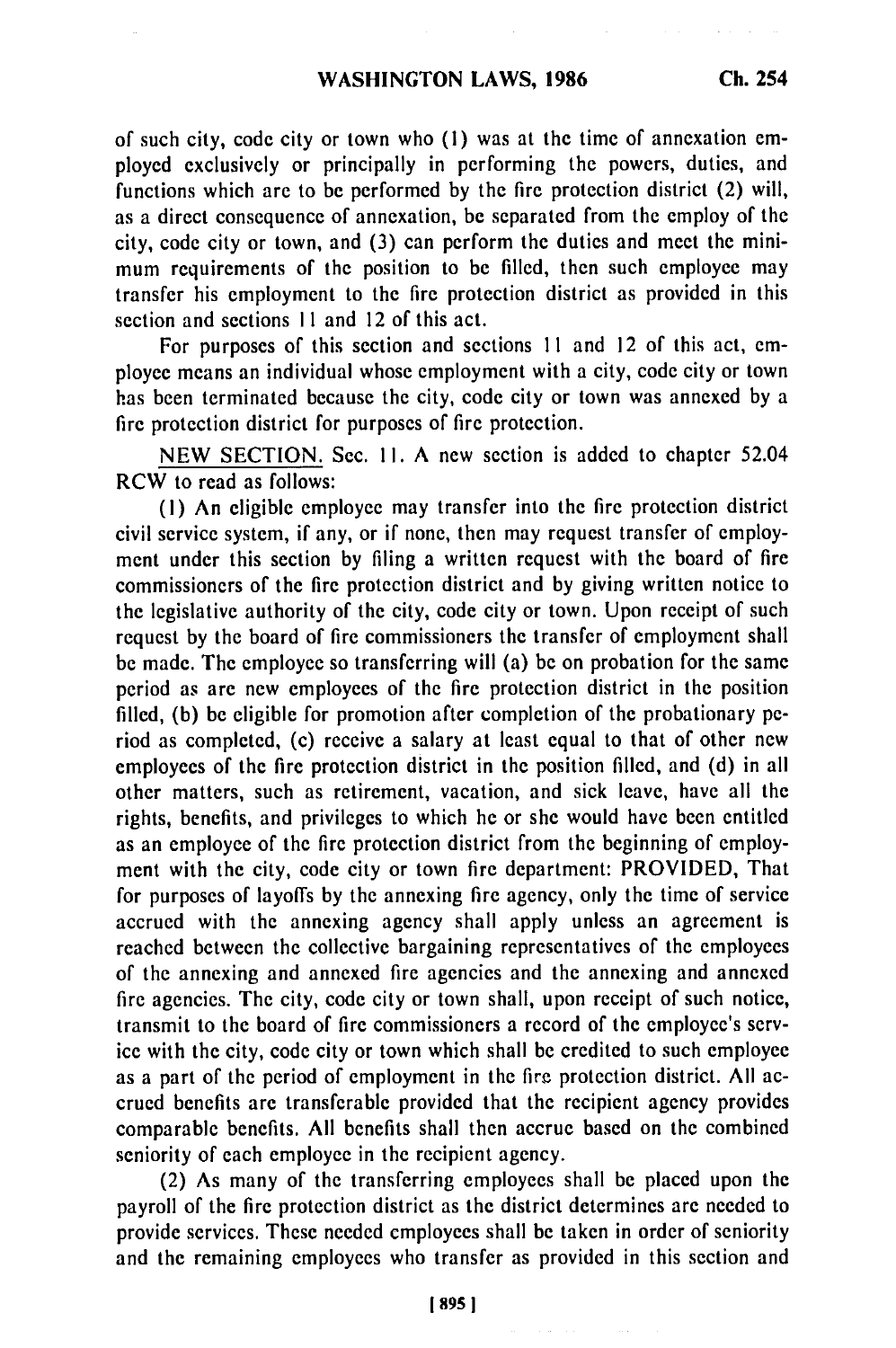sections 10 and 12 of this act shall head the list for employment in the civil service system in order of their seniority, to the end that they shall be the first to be reemployed in the fire protection district when appropriate positions become available: PROVIDED, That employees who are not immediately hired by the fire protection district shall be placed on a reemployment list for a period not to exceed thirty-six months unless a longer period is authorized by an agreement reached between the collective bargaining representatives of the employees of the annexing and annexed fire agencies and the annexing and annexed fire agencies.

NEW SECTION. Sec. 12. A new section is added to chapter 52.04 RCW to read as follows:

When a city, code city or town is annexed to a fire protection district and as a result any employee is laid off who is eligible to transfer to the fire protection district pursuant to this section and sections 10 and II of this act, the city, code city or town shall notify the employee of the right to transfer and the employee shall have ninety days to transfer employment to the fire protection district.

NEW SECTION. Sec. 13. A new section is added to chapter 52.06 RCW to read as follows:

When any portion of a fire protection district merges with another fire protection district, any employee of the merging district who (I) was at the time of merger employed exclusively or principally in performing the powers, duties, and functions which are to be performed by the merger district (2) will, as a direct consequence of the merger, be separated from the employ of the merging district, and (3) can perform the duties and meet the minimum requirements of the position to be filled, then such employee may transfer employment to the merger district as provided in this section and sections 14 and 15 of this act.

For purposes of this section and sections 14 and 15 of this act, employee means an individual whose employment with a fire protection district has been terminated because the fire protection district merged with another fire protection district for purposes of fire protection.

NEW SECTION. Sec. 14. A new section is added to chapter 52.06 RCW to read as follows:

**(1)** An eligible employee may transfer into the merger district by filing a written request with the board of fire commissioners of the merger district and by giving written notice to the board of fire commissioners of the merging district. Upon receipt of such request by the board of the merger district the transfer of employment shall be made. The employee so transferring will (a) be on probation for the same period as are new employees of the merger district in the position filled, (b) be eligible for promotion after completion of the probationary period as completed, (c) receive a salary at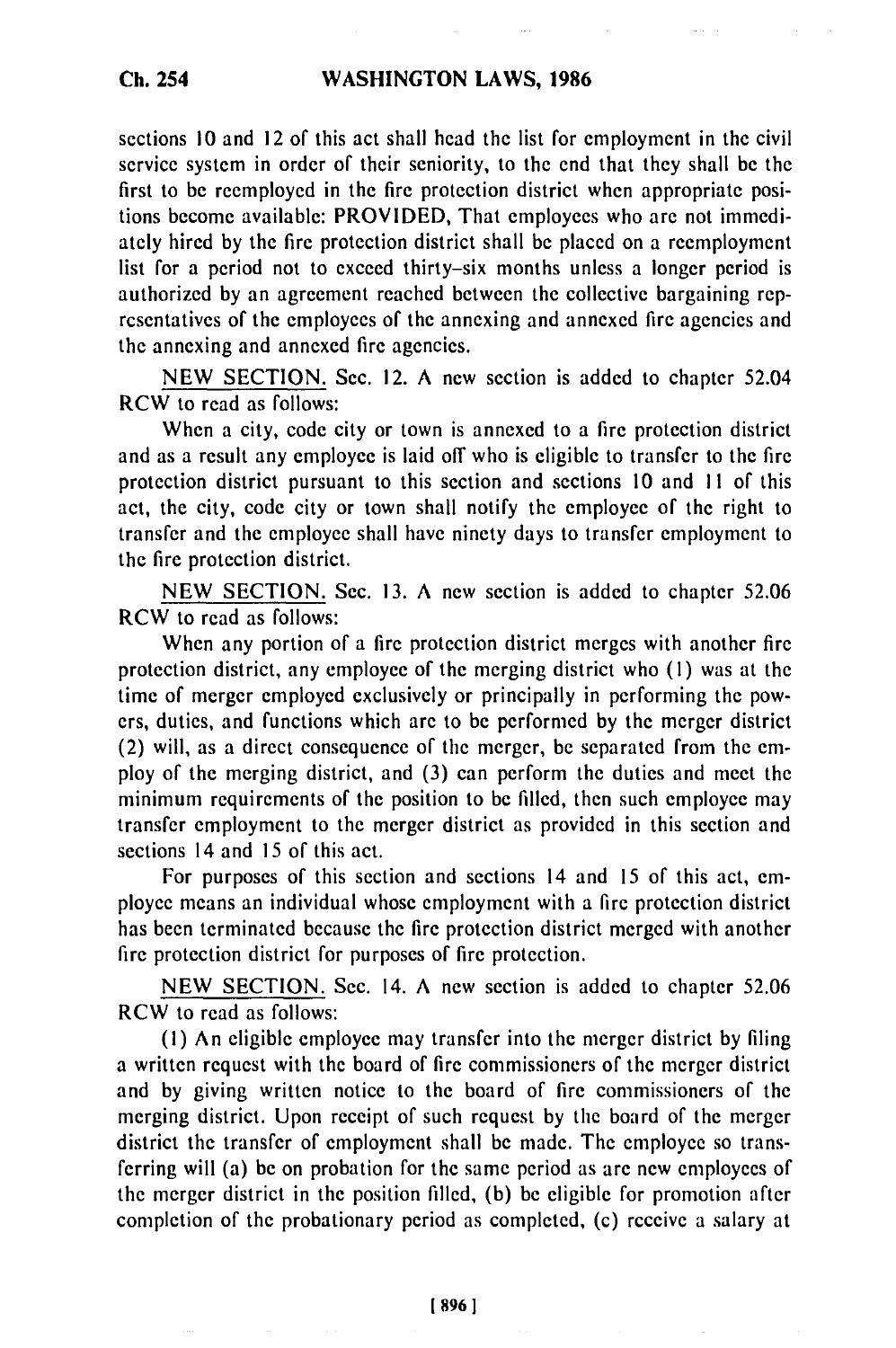least equal to that of other new employees of the merger district in the position filled, and (d) in all other matters, such as retirement, vacation, and sick leave, have, all the rights, benefits, and privileges to which he or she would have been entitled to as an employee of the merger district from **the** beginning of employment with the merging district: PROVIDED, That for purposes of layoffs by the merger fire agency, only the time of service accrued with the merger agency shall apply unless an agreement is reached between the collective bargaining representatives of the employees of the merging and merger fire agencies and the merging and merger fire agencies. The board of the merging district shall, upon receipt of such notice, transmit to the board of the merger district a record of the employee's service with the merging district which shall be credited to such employee as a part of the period of employment in the merger district. **All** accrued benefits are transferable provided that the recipient agency provides comparable benefits. **All** benefits shall then accrue based on the combined seniority of each employee in the recipient agency.

(2) As many of the transferring employees shall be placed upon the payroll of the merger district as the merger district determines are needed to provide services. These needed employees shall **be** taken in order of seniority and the remaining employees who transfer as provided in this section and sections **13** and 15 of this act shall head the list for employment in order of their seniority, to the end that they shall be the first to be reemployed in the merger district when appropriate positions become available: PRO-**VIDED,** That employees who are not immediately hired by the fire protection district shall **be** placed on a reemployment list for a period not to exceed thirty-six months unless a longer period is authorized by an agreement reached between the collective bargaining representatives of the employees of the merging and merged fire agencies and the merging and merged fire agencies.

NEW SECTION. Sec. 15. A new section is added to chapter 52.06 RCW to read as follows:

**If,** as a result of merging of districts any employee is laid **off** who is eligible to transfer to the merger district under this section and sections **13** and 14 of this act, the merging district shall notify the employee of the right to transfer and the employee shall have ninety days to transfer employment to the merger district.

NEW SECTION. Sec. 16. Sections I through 3 of this act shall take effect July **1,** 1987. The appropriate committees of the senate and house of representatives shall conduct a study of the transfer rights of employees during the consolidation of cities and code cities and make recommendations to the legislature at the start of the 1987 legislative session.